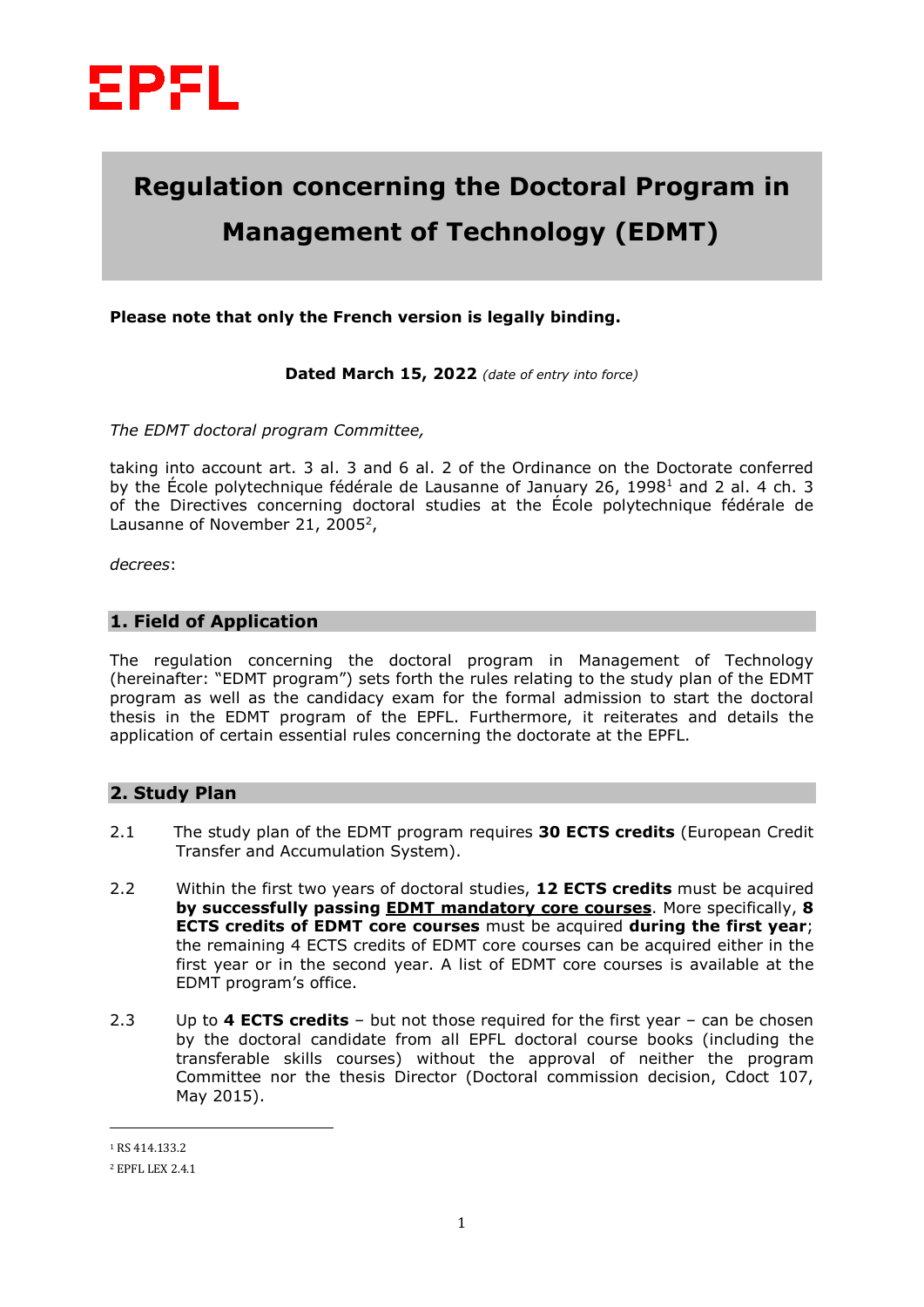2.4 The **remainder of the ECTS credit requirement** may be obtained by successfully passing doctoral courses at the EPFL or a Swiss or foreign university with the approval of the EDMT program Director. As a general rule, a credit equivalence of up to a maximum of 4 ECTS credits is granted for doctoral courses passed at a Swiss university (including ETHZ). For doctoral courses passed at a foreign university, the credit equivalence is determined on a caseby-case basis. Any courses other than doctoral courses (e.g., Master's courses or summer school) must also be approved by the EDMT program Director. The maximum number of credits, which may be obtained by successfully passing such a course, is 2 ECTS credits.

### **3. Candidacy Exam**

- 3.1 To be formally admitted to start a doctoral thesis at the EPFL, the doctoral candidate must successfully pass the candidacy exam at the end of the  $1<sup>st</sup>$  year of doctoral studies (art. 6 and 8 al. 1 let. a of the Ordinance on the Doctorate and art. 8 al. 1 and 2 of the Directives concerning doctoral studies at the EPFL). The candidacy exam is an oral presentation of approximately thirty minutes by the candidate about the research proposal. It is followed by questions from the jury. The candidate must demonstrate the originality of the thesis subject, the objectives and methods envisaged, as well as the hypothesis and related scientific arguments, including the general context of the thesis subject, state of the art of research in the area, position of the doctoral candidate's work within the research area, plan and methodology for the research project as well as the timeframe for its completion.
- 3.2 The jury of the candidacy exam is composed of the thesis Director and, where applicable, the thesis co-Director, as well as two professors, senior research scientists (MERs) or other EPFL collaborators authorized to fulfil the function of thesis Director at the EPFL and approved by the EDMT program Director.
- 3.3 After jury deliberations, the thesis Director verbally informs the candidate of the result of the candidacy exam. Possible jury recommendations are communicated in writing to the candidate thereafter. The candidate then receives from the EPFL, a decision to formally admit or refuse the start of a doctoral thesis at the EPFL (art. 8 al. 2 of the Ordinance on the Doctorate).

#### **4. Annual Report**

During the thesis work, the doctoral candidate has the obligation to submit an annual progress report each year, starting one year after the candidacy exam. The candidate submits a summary of the work progress, as well as a point-by-point self-evaluation. In parallel, the thesis Director (and co-Director when applicable) complete an analogous assessment of the work progress. After a joint discussion the report is cosigned by the candidate and the thesis Director (and co-Director when applicable). The candidate then also discusses the progress and wider context with the mentor and they confirm to have met in the annual report, without reporting the content of the discussion which is confidential. Finally, the program Director will add his·her signature to the report. The candidate ensures that the above process is finalized within one month (art. 10 al. 3 and al. 4 of the Ordinance on the Doctorate at the EPFL).